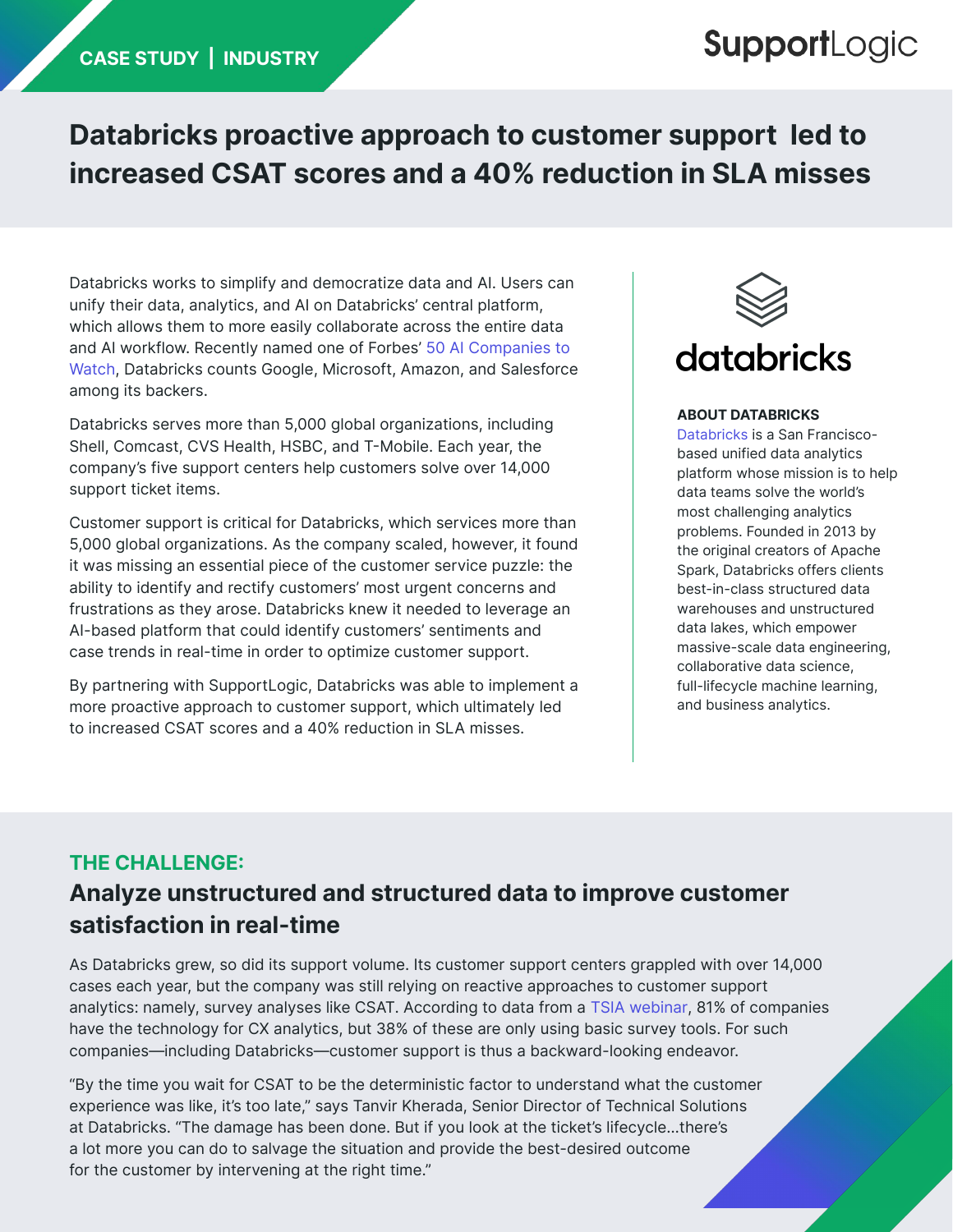#### **THE CHALLENGE, CONTINUED:**

Databricks resolved to adjust its approach to customer support in order to do just that: intervene at the right time and thus improve customer satisfaction and outcomes by addressing concerns more quickly. The company initially built an in-house sentiment analysis mechanism, which it ultimately abandoned. "It was essentially sub-optimal," explains Tanvir. "It rendered a lot of false positives."

Databricks wanted an AI-based tool that could analyze and process both structured and unstructured data—i.e., ticket metadata combined with customer messages, customer comments, and ticket updates—in order to identify customers' most urgent situations earlier in the support process.

In addition, Databricks needed a more comprehensive understanding of the issues its customers frequently faced. "[We were looking for] something that would identify trends," says Tanvir. "Are there consistent tickets coming from the last couple of days, where they are having specific issues that may be something we broke within the product? We want to identify that and put together a plan to solve that quickly."

Databricks also wanted to optimize time zone alignment in order to make its global team of engineers as effective as possible—and solve customer problems in real-time, no matter where they occurred.

Its solution? SupportLogic SX.

## **THE SOLUTION: Leverage SupportLogic to identify and resolve customer pain points in real-time**

SupportLogic SX's AI-based platform enabled Databricks to activate both structured and unstructured data in analyzing and proactively responding to customer concerns. Databricks implemented the SupportLogic SX platform as well as the Customer Management Module, which offers companies a panoramic view of their customers and provides them with data-driven insights that help improve customer renewal and retention.

Getting started was easy: Databricks simply opened a Salesforce connector, which allowed SupportLogic to begin streaming signals almost immediately.

SupportLogic's natural language processing (NLP) engine works by parsing unstructured data to glean insights on churn risk, customer sentiment, and impact on customer and product feedback. These insights support internal workflows and delegation. The combination of this unstructured data and actionable customer sentiments has optimized time zone assignments and empowered support agents to intervene on urgent customer problems in a timelier way.

66

**During our review and research, SupportLogic continued to come up as the best-suited tool that we found met the majority of the things we were looking for…It did not just look at the ticket metadata information…but [can] look at the actual content, process it intelligently, and generate alerts and signals to intercept and intervene at the right time."**



**Matt Blair** SVP Support and Customer Success

## **SupportLogic**